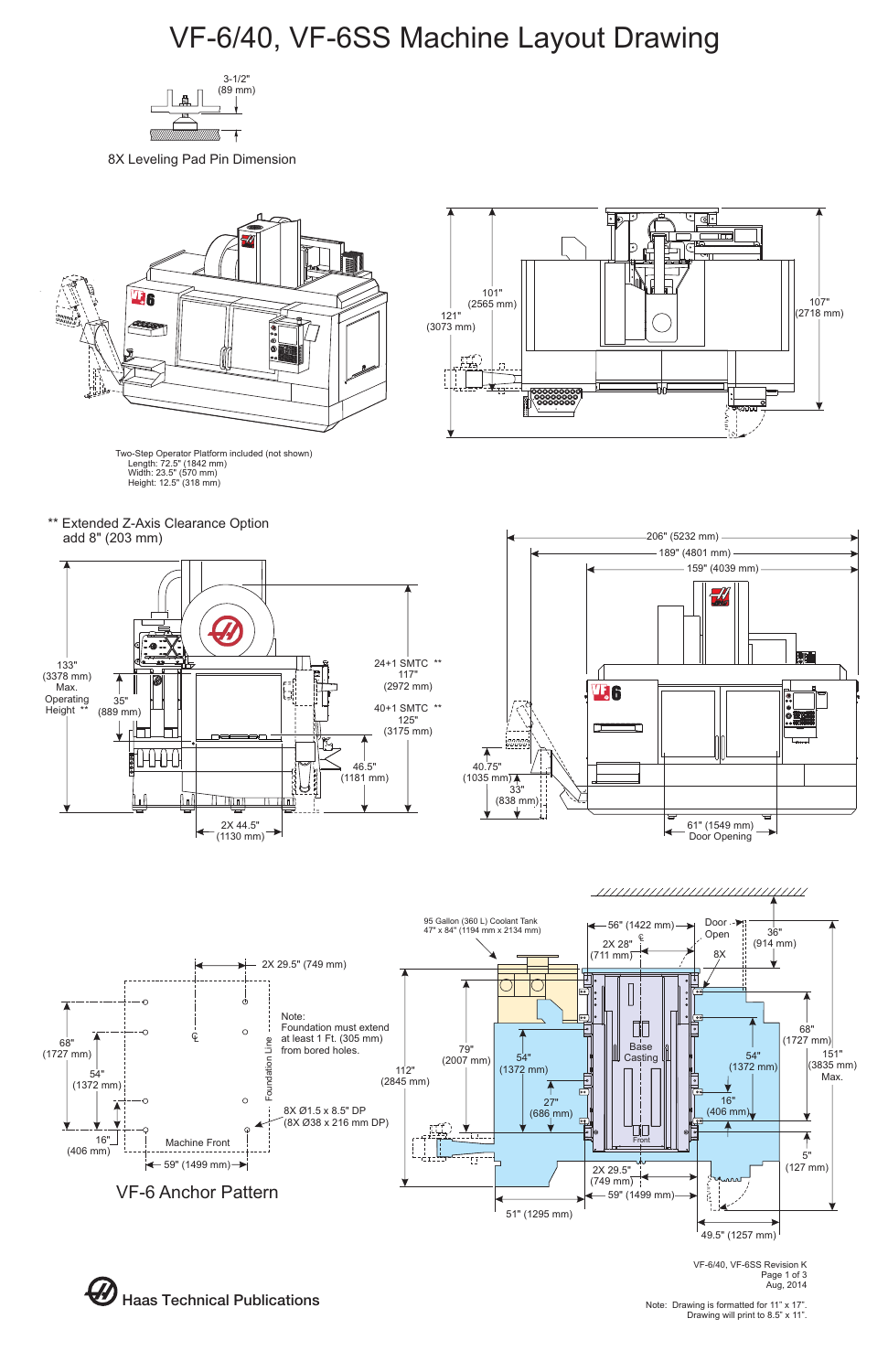VF-6/40, VF-6SS Revision K Page 2 of 3 Aug, 2014



### VF-6/40, VF-6SS Machine Layout Drawing

#### NOTES:

- 1. TABLE POSITION(S) AT MAX X & Y TRAVELS.
- 2. MEASUREMENTS ARE FROM THE EDGE OF MILL TABLE TO NEAREST
- $\wedge$  OBSTRUCTION (ie. ENCLOSURE, WAY COVER, DOORS, ETC.).
- 3. DIMENSIONS ARE REDUCED AS HEIGHT ABOVE TABLE INCREASES;
	- ie. FRONT OF ENCLOSURE IS SLOPED 5° INWARD FROM BOTTOM TO TOP. DIMENSIONS SHOWN ARE AT TABLE TOP HEIGHT.





### Top View VF-6 Enclosure Usable Work Space